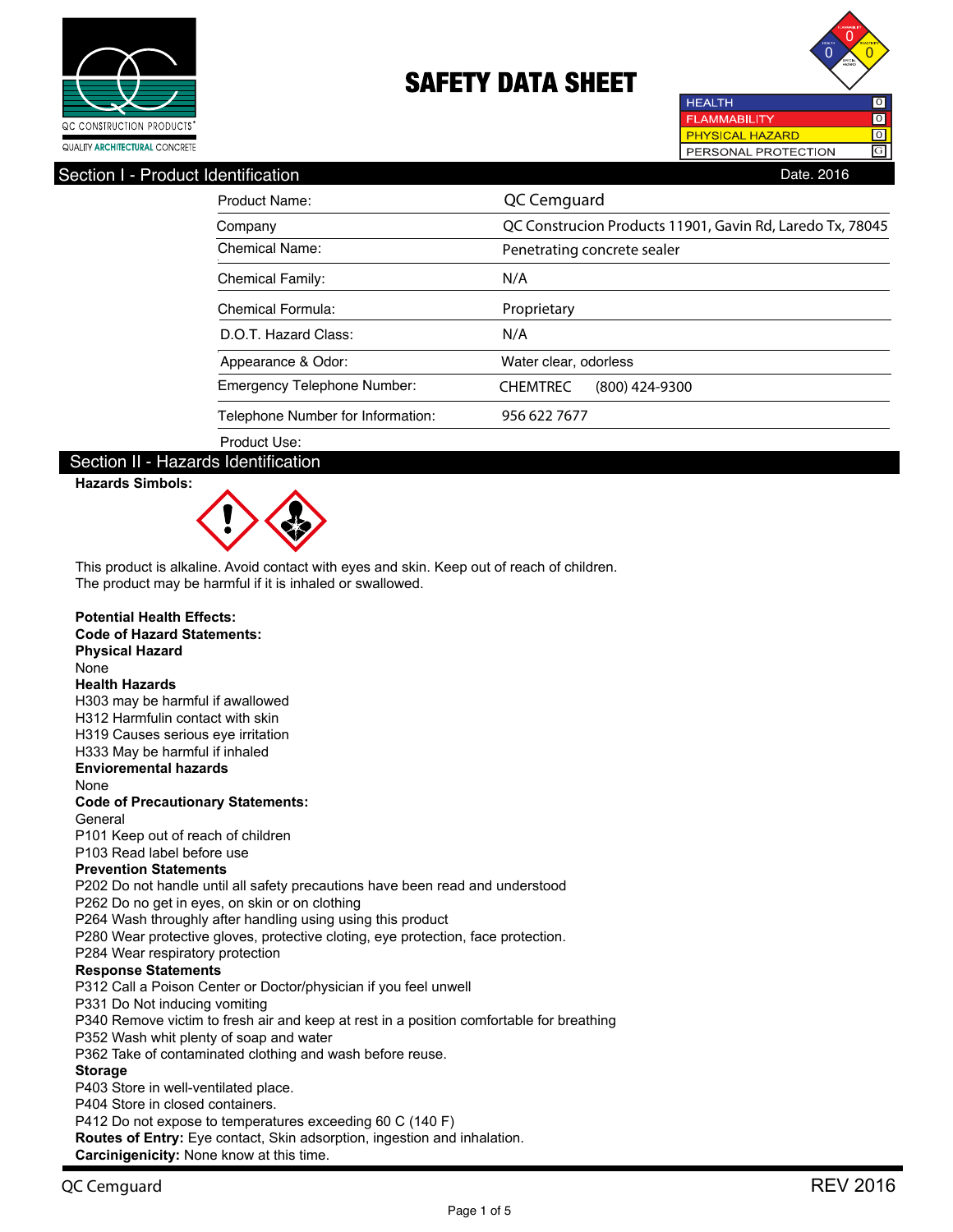| Section III - Product Composition |             |                |  |
|-----------------------------------|-------------|----------------|--|
| Product                           | CAS#        | %Weight        |  |
| Lithium Silicate                  | 12627-14-4  | 10-50          |  |
| Silane                            | Proprietary | $1 - 10$       |  |
| Water                             | 7732-18-5   | <b>Balance</b> |  |

### Section IV - First Aid Measures

Eye Contact: Flush eyes with water immediately while holding eyelids open. Remove contacts, if worm, after initial flushing and continue flushing for at least 15 minutes. Seek medical attention if irrutation persist.

Skin Contact: Use soap and water to remove from the skin, remove contaminated clothing, clean thoroughly before reuse. Inhalation: Move to fresh air. If not breathing, give rescue breathing. If breating is difficult, give oxygen. Seek medical attention if breathing is still difficult.

Ingestion: If swallowed, get medical attention immediately. Do not induce vomiting. Never give anything by mouth to an unconscious person.

## Section V - Fire Fighting Measure

| Flash Point:<br><b>Flammability Limits:</b><br>Fire Fighting Media:<br><b>Special Fire Fighting</b> | Not flammable<br>N E<br>Dry Chemical, Carbon oxide and Water spray                                                                                                                                                                  |
|-----------------------------------------------------------------------------------------------------|-------------------------------------------------------------------------------------------------------------------------------------------------------------------------------------------------------------------------------------|
| Procedures:                                                                                         | First responders need to wear fullbunker gear with SCBA, never enter a<br>confined space unless fully pretected with proper personal protective<br>equipment (PPE);<br>Material is alkaline and may cause the floor to be sleppery. |

### Section VI - Accidental Release Measures

Clean up Procedures: Material is alkaline wear proper PPE. Stop the source of the release if you are not put in risk. Use absorbent material (such as sand or kitty litter) to absorb the spill, ese plastic shovel to pick up absorbent for disposal.

Spills and Leaks: Dispose in accordance to local, state or federal regulations.

## Section VII - Handling and Storage

Handling: Do not get into eyes. Do not taste or swallow. Wash thoroughly after handling. Storage: Store in original labeled container. Keep in cool and dry areas. Do not exceed 60 °C (140 °F)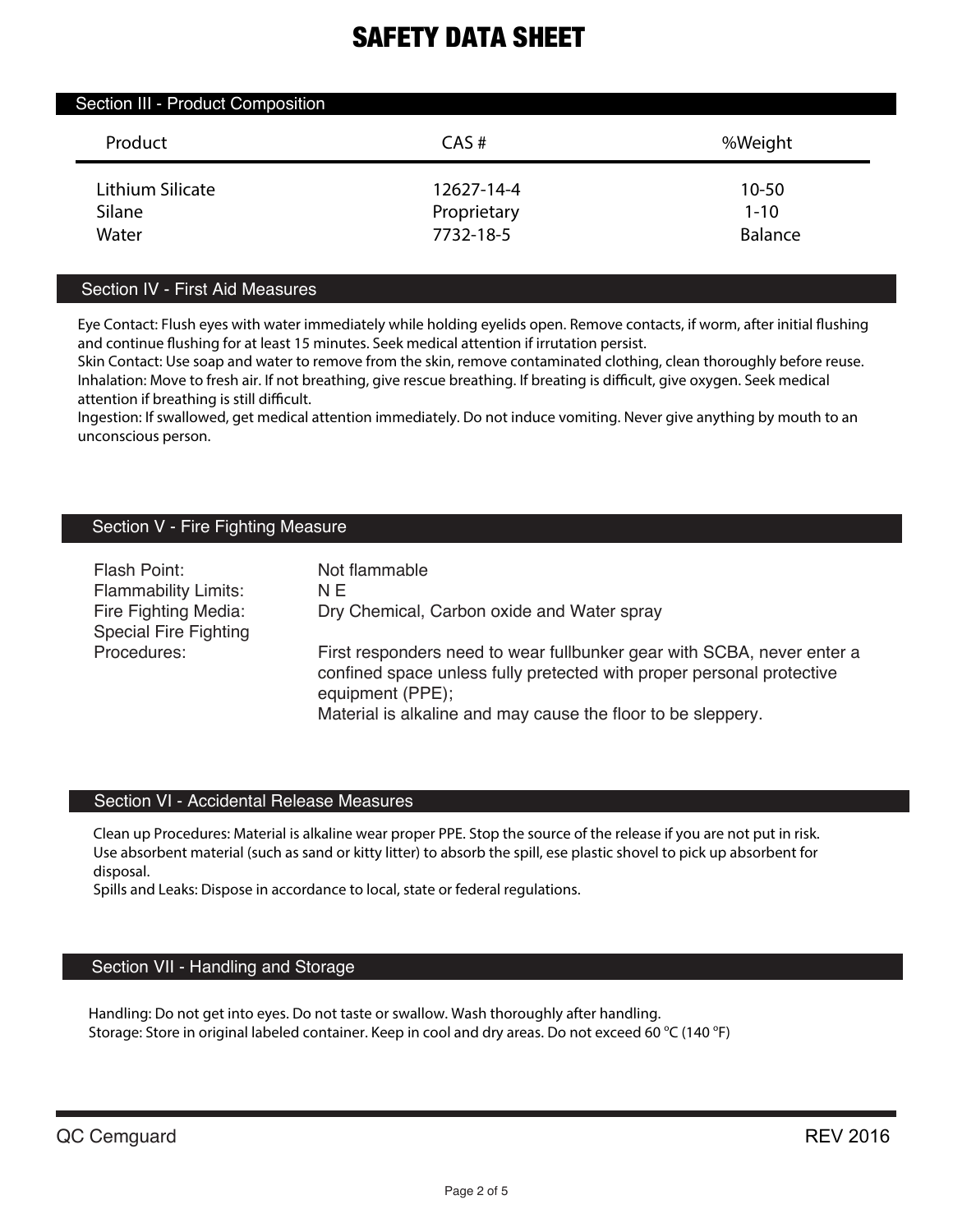## Section VIII - Exposure Controls / Personal Protection

Personal Protective Equipment



**Introductory Remarks:** Cinsider the potential hazards of this product outlined in section 3. Use process exposures such as local local axhaust ventilation, to control over exposure to airborne levels above recommended exposure limits. *Personal Protection:*

**Eyes:** Wear safety googles og safety glasses to prevent eye contact.

**Body:** Long sleeve shirts, long pants, socks, rubber boots and chemical resistant gloves.

**Hands:** Chemical resistant gloves.

**Respiratory:** Wear an approved respirator (NIOSH TC-84A rated or EN 14387) that provides protection from this product if the airborne concentration exceed the recommended exposure limits. **Other:** None

### Section IX - Physical and Chemical Properties

| Odor/Color                                      | Nearly odorless & clear liquid   | Vapor Presure         | < 2.0 torr @ 68 F (20 °C) |
|-------------------------------------------------|----------------------------------|-----------------------|---------------------------|
| рH                                              | 11.0                             | Density (water=1)     | 1.116 @ 68 F (20 °C)      |
| % Volatile by weigth                            | $~<$ 90                          | Solubility            | > 99% in water            |
| Evaporation<br>rate (water=1)<br>Freezing point | < 1.0<br>0 C (32 <sup>o</sup> F) | <b>Boliling Point</b> | 212 F (100°C)             |

## Section X - Reactivity / Estability

**Hazardous Polymerization:** Will not ooccur<br> **Incompability Material to Avoid:** May react with

**Chemical Estability:** Considered stable under normal ambient temperatures Hazardous Descomposition: If complete combustion, oxides of carbon and silicates are formed. May react with strong oxidizing agents, strong acids and material salts.

### Section XI - Toxicological Information

| <b>Acute Eye Irritation:</b>      | Irritating                                                               |
|-----------------------------------|--------------------------------------------------------------------------|
| <b>Acute Skin Irritation:</b>     | Chronic exposure may be irritating                                       |
| <b>Acute Desmal Toxicity:</b>     | Not expected to be through the skin                                      |
| <b>Acute Inhalation Toxicity:</b> | Not determined, expected to be an irritation to the respiratory system.  |
| <b>Carcinogeric Effect:</b>       | None                                                                     |
| <b>Existing Medical condition</b> |                                                                          |
| <b>Aggravated by Exposure:</b>    | Exposure to eyes and skin may cause irritation to preexisting condition. |

#### Section XI - Ecological Information

| <b>Waste Disposal Method:</b> | What ever cannot be saved for recovery or recycling should be managed by the local,                                                         |
|-------------------------------|---------------------------------------------------------------------------------------------------------------------------------------------|
| <b>Acute Skin Irritation:</b> | state or Federal Regulation.<br>All containers should be triple rinsed and disposed of according to local, state and<br>Federal Regulation. |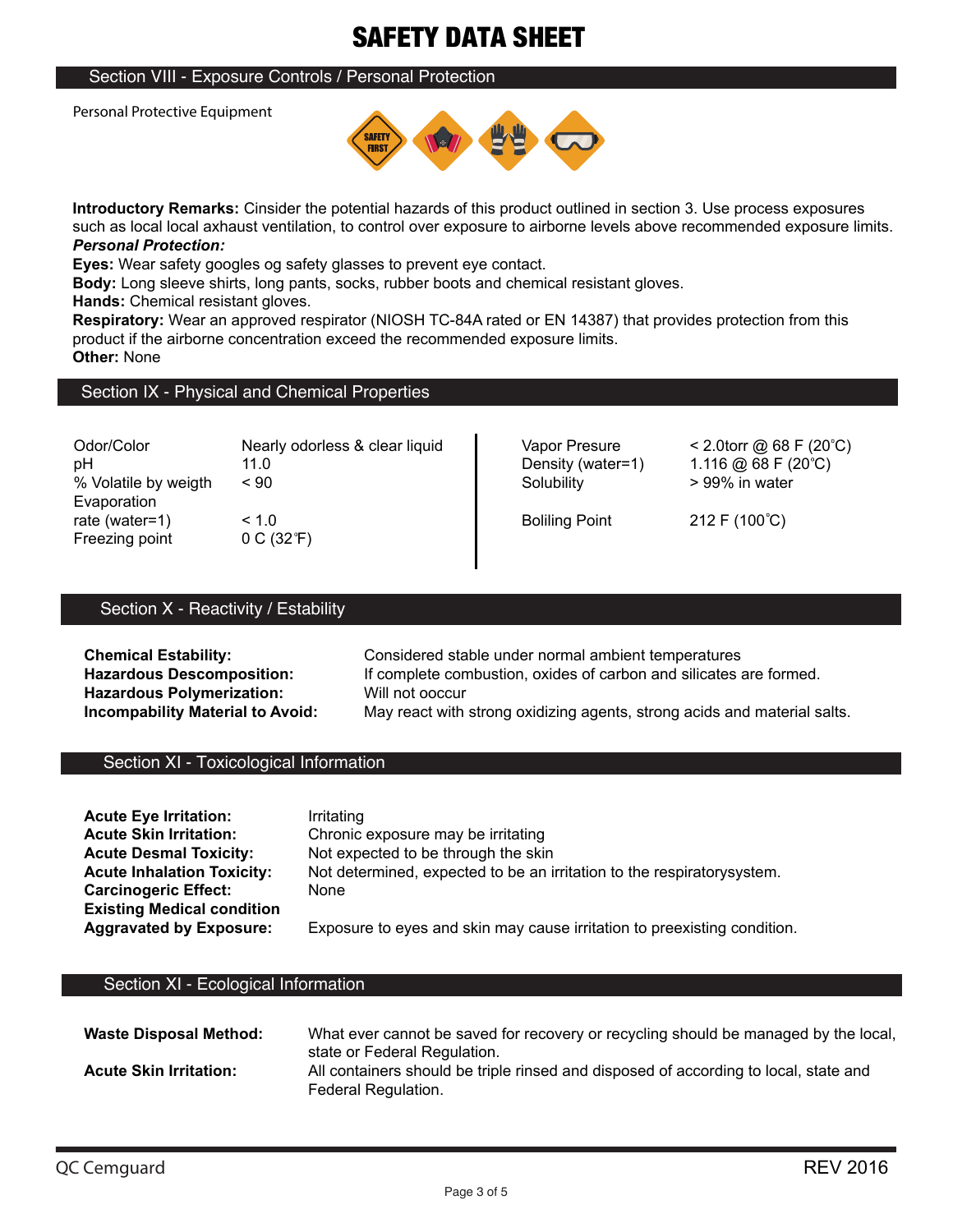## Section XIII - Disposal Considerations

**Waste Disposal Method:** What ever cannot be saved for recovery or recycling should by the local state of Federal Rgulation

**Container Handling and Disposal:** All containers should be triple rinsed and disposed of according to local state and Federal Regulations.

|  | Section XIV - Transportation / Shipping Data |  |
|--|----------------------------------------------|--|
|--|----------------------------------------------|--|

| Ground Classification:          | Not regulated by US DOT |
|---------------------------------|-------------------------|
| Shopping Name:                  | Pentra-Sil (HD)         |
| <b>Technical Shipping Name:</b> | None                    |
| UNFIC:                          | None                    |
| ID Number:                      | None                    |
| Packaging Group:                | None                    |
| Labels:                         | No US DOT Labels        |
| Not regulated by LATA or IMO:   | <b>IMO</b>              |

# Section XV - Regulatory Information

| EPCRA 311/312 Categories:                              | Immediate (Acute) Health Effects:                                                                      | Yes |
|--------------------------------------------------------|--------------------------------------------------------------------------------------------------------|-----|
|                                                        | Delayed (Chronic) Health Effects:                                                                      | Yes |
|                                                        | Fire Hazard:                                                                                           | No. |
|                                                        | Sudden Release of Pressure:                                                                            | No. |
|                                                        | Reactivity:                                                                                            | No. |
| European Community:<br>Irritating (Xi) subtances       |                                                                                                        |     |
| Right to know classification:                          | All ingredients are llisted in Pa and NI                                                               |     |
| All ingredients listed or exempt from listing<br>TSCA: |                                                                                                        |     |
| Reportable Quality (RQ):<br>None                       |                                                                                                        |     |
| Prop 65:                                               | None                                                                                                   |     |
| WHMIS:                                                 | X1 (irritant to the eyes and skin)                                                                     |     |
|                                                        | All ingredients are listed as chemical inventories of ACIS, ECL, EEC, ENCS, EU, Israel, MAC, MAK, MITL |     |

PICCS, SWISS, Taiwan, USA and UK.

#### Abbreviations:

| ACGIH - American Conference of Governmental Hygienists        | PEL - Permissible Exposure Limit                    |
|---------------------------------------------------------------|-----------------------------------------------------|
| CERCLA - Comprehensive Environmental Response,                |                                                     |
| Compensation, and Liability Act                               |                                                     |
| RCRA - Resource Conservation and Recovery Act                 |                                                     |
| DOT - Department of Transportation                            | RTK - Right To Know                                 |
| DSL - Domestic Substance List                                 | SARA - Superfund Amendments and Reauthorization Act |
| EPA - Environmental Protection Agency                         | STEL - Short Term Exposure Limit                    |
| HMIS - Hazardous Materials Information System                 | <b>TLV - Threshold Limit Value</b>                  |
| IARC - International Agency for Research on Cancer            | <b>TSCA - Toxic Substances Control Act</b>          |
| MSHA - Mine Safety Health Administration                      | <b>TWA - Time Weighted Average</b>                  |
| NDSL - Non-Domestic Substance List                            | V - Volume                                          |
| NIOSH - National Institute for Occupational Safety and Health | VOC - Volatile Organic Compound                     |
| NTP - National Toxicology Program                             |                                                     |
| WHMIS - Workplace Hazardous Materials Information System      |                                                     |
| OSHA - Occupational Safety and Health Administration          |                                                     |
|                                                               |                                                     |

# Section XV - Other Information

HMIS Rating :

|                   | $0 =$ Minimum  |
|-------------------|----------------|
| HFAI T            | $1 =$ Slight   |
| FLAMMABILITY 0    | $2 =$ Moderate |
| <b>REACTIVITY</b> | $3 =$ Serious  |
| PPF.              |                |